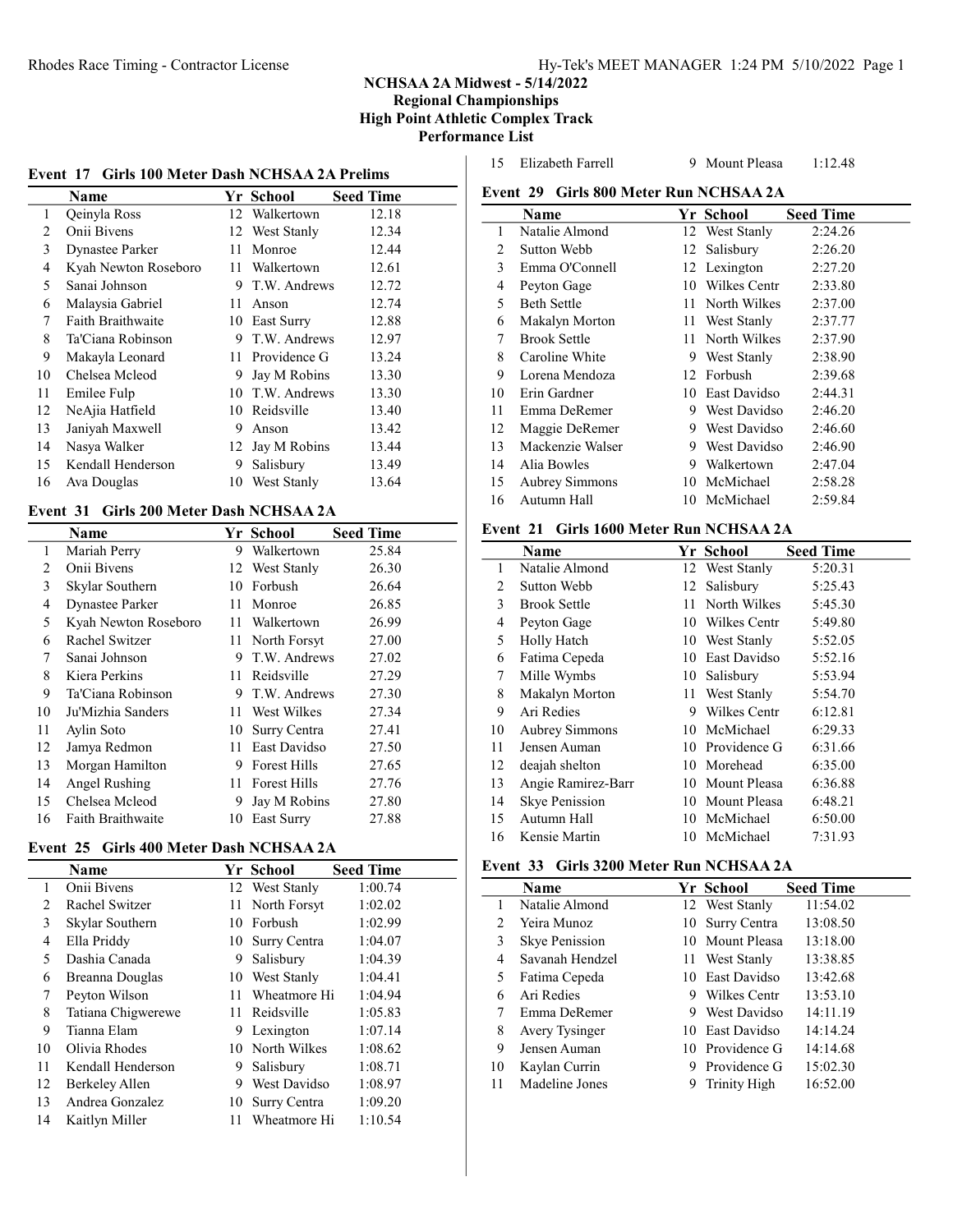# NCHSAA 2A Midwest - 5/14/2022

Regional Championships High Point Athletic Complex Track Performance List

| Event 15 Girls 100 Meter Hurdles NCHSAA 2A Prelims |                   |    |                     |                  |
|----------------------------------------------------|-------------------|----|---------------------|------------------|
|                                                    | Name              |    | Yr School           | <b>Seed Time</b> |
| 1                                                  | Mariah Perry      | 9  | Walkertown          | 15.14            |
| 2                                                  | Mia McMillen      | 12 | Surry Centra        | 15.70            |
| 3                                                  | Ju'Mizhia Sanders | 11 | West Wilkes         | 17.04            |
| 4                                                  | Angelico Lugo     | 11 | Anson               | 17.29            |
| 5                                                  | Bryn Cribb        | 11 | West Stanly         | 17.49            |
| 6                                                  | Katena Morrison   | 11 | Forbush             | 17.64            |
| 7                                                  | Brianna Laney     | 12 | <b>Forest Hills</b> | 18.04            |
| 8                                                  | Alanah Ferguson   | 12 | Jay M Robins        | 18.14            |
| 9                                                  | Alexia Johnson    | 9  | Jay M Robins        | 18.18            |
| 10                                                 | Elizabeth Foster  | 10 | North Wilkes        | 18.54            |
| 11                                                 | DyYanna Wade      | 9  | Providence G        | 18.56            |
| 12                                                 | Maya Barber       | 9  | Providence G        | 18.86            |
| 13                                                 | Leyah Smith       | 10 | Monroe              | 19.21            |
| 14                                                 | Riley Castellano  | 9  | West Stokes         | 19.30            |
| 15                                                 | Josie Perdue      | 11 | Southwestern        | 19.67            |

#### Event 27 Girls 300 Meter Hurdles NCHSAA 2A

Makenna Seymour 10 Mount Pleasa 20.09

|    | Name                  |     | Yr School           | <b>Seed Time</b> |
|----|-----------------------|-----|---------------------|------------------|
| 1  | Mia McMillen          |     | 12 Surry Centra     | 47.12            |
| 2  | <b>Grace Prevette</b> | 11  | East Davidso        | 49.76            |
| 3  | Ju'Mizhia Sanders     | 11  | West Wilkes         | 49.82            |
| 4  | Angelico Lugo         | 11  | Anson               | 50.32            |
| 5  | Bryn Cribb            | 11  | West Stanly         | 50.90            |
| 6  | Brianna Laney         |     | 12 Forest Hills     | 51.01            |
| 7  | Katena Morrison       | 11. | Forbush             | 51.15            |
| 8  | Nijayah Townes        | 10  | T.W. Andrews        | 52.54            |
| 9  | Maya Barber           | 9   | Providence G        | 54.33            |
| 10 | DyYanna Wade          | 9   | Providence G        | 54.74            |
| 11 | Kinley Ferguson       |     | 12 Providence G     | 55.07            |
| 12 | Alexia Johnson        | 9   | Jay M Robins        | 55.27            |
| 13 | Riley Castellano      | 9   | West Stokes         | 55.83            |
| 14 | Javonna Scales        | 9   | Morehead            | 56.17            |
| 15 | Marisol Lopez         | 10  | <b>Forest Hills</b> | 58.45            |

# Event 23 Girls 4x100 Meter Relay NCHSAA 2A

|    | <b>Team</b>         | Relay        | <b>Seed Time</b> |
|----|---------------------|--------------|------------------|
| 1  | Anson               | A            | 50.30            |
| 2  | Walkertown          | A            | 51.17            |
| 3  | <b>Forest Hills</b> | $\mathsf{A}$ | 51.55            |
| 4  | T.W. Andrews        | A            | 51.98            |
| 5  | Monroe              | А            | 52.52            |
| 6  | Reidsville          | $\mathsf{A}$ | 52.67            |
| 7  | East Davidso        | A            | 52.88            |
| 8  | Jay M Robins        | A            | 52.98            |
| 9  | Salisbury           | A            | 53.79            |
| 10 | West Stanly         | A            | 54.14            |
| 11 | East Surry          | A            | 55.01            |
| 12 | Wilkes Centr        | A            | 55.40            |
| 13 | Providence G        | A            | 55.64            |
| 14 | North Forsyt        | A            | 55.97            |
| 15 | Wheatmore Hi        | A            | 56.34            |

|    | Team                | Relay | <b>Seed Time</b> |
|----|---------------------|-------|------------------|
| 1  | Walkertown          | А     | 1:48.27          |
| 2  | Surry Centra        | A     | 1:48.30          |
| 3  | <b>Forest Hills</b> | A     | 1:48.51          |
| 4  | Monroe              | А     | 1:51.35          |
| 5  | T.W. Andrews        | А     | 1:51.50          |
| 6  | West Davidso        | А     | 1:54.40          |
| 7  | Forbush             | A     | 1:55.19          |
| 8  | East Surry          | A     | 1:55.34          |
| 9  | West Stanly         | A     | 1:55.60          |
| 10 | Providence G        | A     | 1:56.30          |
| 11 | Jay M Robins        | A     | 1:56.71          |
| 12 | North Forsyt        | A     | 1:57.24          |
| 13 | Wheatmore Hi        | A     | 1:59.91          |
| 14 | North Wilkes        | A     | 2:07.26          |
| 15 | Trinity High        | А     | 2:13.23          |

#### Event 35 Girls 4x400 Meter Relay NCHSAA 2A

|    | Team                | Relay | <b>Seed Time</b> |
|----|---------------------|-------|------------------|
| 1  | Forbush             | А     | 4:27.00          |
| 2  | West Wilkes         | А     | 4:30.00          |
| 3  | Surry Centra        | А     | 4:31.82          |
| 4  | North Wilkes        | A     | 4:33.00          |
| 5  | West Davidso        | A     | 4:34.96          |
| 6  | North Stanly        | A     | 4:36.63          |
| 7  | <b>Forest Hills</b> | A     | 4:38.08          |
| 8  | West Stanly         | A     | 4:38.40          |
| 9  | Wheatmore Hi        | A     | 4:53.30          |
| 10 | Jay M Robins        | A     | 4:58.84          |
| 11 | Wilkes Centr        | A     | 5:00.00          |
| 12 | Salisbury           | A     | 5:04.53          |
| 13 | Providence G        | A     | 5:08.85          |
| 14 | North Forsyt        | A     | 5:10.72          |
| 15 | Trinity High        | А     | 6:10.00          |

# Event 13 Girls 4x800 Meter Relay NCHSAA 2A

|    | <b>Team</b>                          | Relay     | <b>Seed Time</b> |  |  |  |
|----|--------------------------------------|-----------|------------------|--|--|--|
| 1  | Surry Centra                         | A         | 10:45.31         |  |  |  |
| 2  | West Stanly                          | A         | 10:57.41         |  |  |  |
| 3  | <b>West Davidso</b>                  | A         | 11:00.35         |  |  |  |
| 4  | Wilkes Centr                         | А         | 11:31.46         |  |  |  |
| 5  | Forbush                              | A         | 11:37.76         |  |  |  |
| 6  | East Davidso                         | А         | 11:38.00         |  |  |  |
| 7  | Jay M Robins                         | А         | 12:00.69         |  |  |  |
| 8  | Providence G                         | А         | 12:04.60         |  |  |  |
| 9  | North Wilkes                         | A         | 12:16.91         |  |  |  |
| 10 | West Wilkes                          | A         | 13:14.68         |  |  |  |
| 11 | Trinity High                         | A         | 14:00.86         |  |  |  |
|    | Girls High Jump NCHSAA 2A<br>Event 9 |           |                  |  |  |  |
|    | Name                                 | Yr School | <b>Seed Mark</b> |  |  |  |

| таше           | 11 Synope Securitative |         |
|----------------|------------------------|---------|
| 1 Shalyn Bell  | 9 North Stanly         | 5-06.00 |
| 2 Josie Allred | 12. Southwestern       | 5-02.00 |

16 North Wilkes A 58.34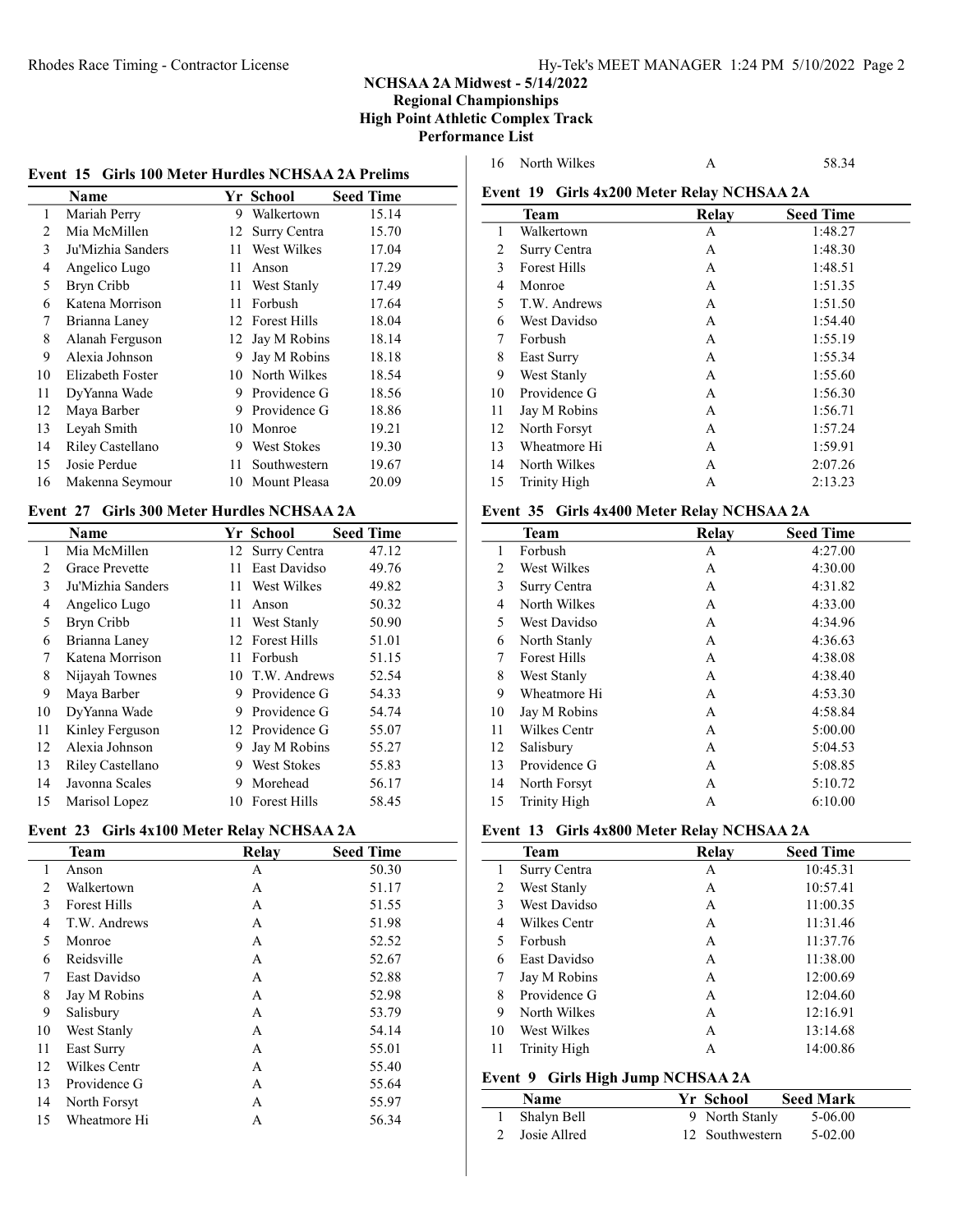### NCHSAA 2A Midwest - 5/14/2022 Regional Championships High Point Athletic Complex Track Performance List

### Event 9 ...(Girls High Jump NCHSAA 2A)

|    | $\cdot$<br>Name     |     | Yr School           | <b>Seed Mark</b> |
|----|---------------------|-----|---------------------|------------------|
| 3  | Katarina Kepley     |     | 12 West Davidso     | 5-02.00          |
| 4  | Gracie Beane        | 9   | Randleman           | 5-00.00          |
| 5  | Sarah Owens         |     | 12 Forbush          | 5-00.00          |
| 6  | Kimora Chawlk       | 9   | Salisbury           | 5-00.00          |
| 7  | Chloe Ann Tew       | 11  | East Surry          | $4 - 10.00$      |
| 8  | Ava Jones           | 9   | Randleman           | $4 - 10.00$      |
| 9  | Zoey Taylor         | 9   | West Davidso        | $4 - 10.00$      |
| 10 | Bree Spainhour      |     | 12 West Stokes      | $4 - 10.00$      |
| 11 | Allie Fraizer       |     | 11 Providence G     | 4-08.00          |
| 12 | <b>Wyatt Cooper</b> | 9   | West Davidso        | 4-08.00          |
| 13 | Sarabeth Johnson    | 9   | <b>Trinity High</b> | $4 - 06.00$      |
| 14 | Bryn Cribb          | 11  | West Stanly         | $4 - 06.00$      |
| 15 | Ariyana Thomas      | 11. | <b>Forest Hills</b> | $4 - 04.00$      |
| 16 | Elinor Hinson       | 8   | Salisbury           | $4 - 04.00$      |

# Event 11 Girls Pole Vault NCHSAA 2A

|   | Name            | Yr School       | <b>Seed Mark</b> |
|---|-----------------|-----------------|------------------|
|   | Abigail Tully   | 12 Wilkes Centr | 10-00.00         |
|   | 2 Ivy Toney     | 10 Surry Centra | 8-06.00          |
| 3 | Addison McManus | 10 Wilkes Centr | 7-06.00          |
| 4 | Priseis Marley  | 10 Wilkes Centr | 7-06.00          |
|   | 5 Lela Craven   | 10 West Davidso | $6 - 06.00$      |
|   | Sailor Allen    | West Davidso    | $6 - 00.00$      |

# Event 5 Girls Long Jump NCHSAA 2A

|    | Name                |    | Yr School           | <b>Seed Mark</b> |
|----|---------------------|----|---------------------|------------------|
| 1  | Mia McMillen        |    | 12 Surry Centra     | 18-02.00         |
| 2  | Onii Bivens         |    | 12 West Stanly      | 17-11.00         |
| 3  | Tanaia Taylor       | 10 | <b>Forest Hills</b> | 17-02.50         |
| 4  | Shalyn Bell         |    | 9 North Stanly      | 16-08.00         |
| 5  | Haley Eddinger      |    | 12 East Davidso     | 16-06.00         |
| 6  | Qeinyla Ross        |    | 12 Walkertown       | 16-02.50         |
| 7  | Jamya Covington     |    | 12 Anson            | 16-02.00         |
| 8  | Nariah Furr         | 11 | West Stanly         | 16-01.50         |
| 9  | Janiyah Maxwell     | 9  | Anson               | 15-10.50         |
| 10 | Jemia Raley         | 11 | Anson               | 15-07.75         |
| 11 | Anaya Bush          |    | 12 Forest Hills     | 15-05.50         |
| 12 | Saniya Wallace      | 10 | Monroe              | 15-05.00         |
| 13 | Sanai Johnson       | 9  | T.W. Andrews        | 15-03.50         |
| 14 | Anaya Cureton       |    | 12 T.W. Andrews     | 14-08.00         |
| 15 | Milijah Hall        | 11 | North Forsyt        | 14-07.50         |
| 16 | <b>Brooke Gales</b> | 11 | West Stanly         | 14-05.00         |

# Event 7 Girls Triple Jump NCHSAA 2A

|   | <b>Name</b>      |    | Yr School       | <b>Seed Mark</b> |
|---|------------------|----|-----------------|------------------|
|   | Tanaia Taylor    |    | 10 Forest Hills | 35-10.50         |
| 2 | Haley Eddinger   |    | 12 East Davidso | 32-10.00         |
| 3 | Nariah Furr      |    | 11 West Stanly  | 32-09.00         |
|   | Angelico Lugo    | 11 | Anson           | 32-05.00         |
|   | shanai wallace   |    | 12 Forest Hills | 32-00.00         |
| 6 | Katena Morrison  |    | 11 Forbush      | 32-00.00         |
|   | Gracie Beane     |    | Randleman       | 31-00.00         |
| 8 | Dream Sturdivant |    | Anson           | 30-11.00         |

| 9  | Madeline Dayton    | 10 East Surry   | 30-10.75 |
|----|--------------------|-----------------|----------|
| 10 | Naomi Pauca        | 10 Forbush      | 30-06.75 |
| 11 | Ashley Bowman      | 12 T.W. Andrews | 29-11.00 |
| 12 | Gia Dunlap         | 10 North Stanly | 29-09.00 |
| 13 | Anaya Cureton      | 12 T.W. Andrews | 29-09.00 |
| 14 | Arianna Liberatore | 10 East Surry   | 29-03.50 |
| 15 | Emma Wayne         | 11 West Wilkes  | 29-00.00 |
| 16 | Bryn Cribb         | 11 West Stanly  | 29-00.00 |
|    |                    |                 |          |

# Event 1 Girls Shot Put NCHSAA 2A

|    | <b>Name</b>           |     | Yr School       | <b>Seed Mark</b> |  |
|----|-----------------------|-----|-----------------|------------------|--|
| 1  | Lea Miller            | 11  | Reidsville      | 36-00.00         |  |
| 2  | Ella Riggs            | 9.  | North Surry     | 35-02.50         |  |
| 3  | Kylie Vaughn          | 12  | Randleman       | 34-09.00         |  |
| 4  | Iniyah Mitchell       | 11  | Randleman       | 34-04.00         |  |
| 5  | Lyndsay Reid          | 11. | East Davidso    | 34-02.25         |  |
| 6  | Gracie Stinson        | 12  | Anson           | 33-09.00         |  |
| 7  | Cynthia Thomas        |     | 12 Reidsville   | 33-02.00         |  |
| 8  | Paris Bennett         |     | 10 North Stanly | 32-07.00         |  |
| 9  | Mary Morgan           | 11  | Salisbury       | 32-04.00         |  |
| 10 | Olivia Gallimore      | 9   | East Davidso    | 31-06.00         |  |
| 11 | Jayla Volley          | 11  | T.W. Andrews    | 31-01.00         |  |
| 12 | Karlie Butts          |     | 10 West Stokes  | 30-07.00         |  |
| 13 | Clara Willard         |     | 12 East Surry   | 30-03.00         |  |
| 14 | Kensley Fox           | 9   | Trinity High    | 29-11.00         |  |
| 15 | Jamiyah Everett       | 10  | T.W. Andrews    | 29-10.00         |  |
| 16 | <b>Rylee Reidling</b> | 11. | Wheatmore Hi    | 29-09.50         |  |

# Event 3 Girls Discus Throw NCHSAA 2A

|    | Name                |     | Yr School     | <b>Seed Mark</b> |
|----|---------------------|-----|---------------|------------------|
| 1  | Clara Willard       |     | 12 East Surry | 108-09           |
| 2  | Karlie Butts        | 10  | West Stokes   | 104-08           |
| 3  | Cassie Sneed        | 10  | Surry Centra  | 99-04            |
| 4  | Olivia Gallimore    | 9   | East Davidso  | 96-02            |
| 5  | Gracie Stinson      | 12  | Anson         | 93-08            |
| 6  | Iniyah Mitchell     | 11. | Randleman     | 93-04            |
| 7  | Rylee Reidling      | 11. | Wheatmore Hi  | 92-02            |
| 8  | Kylie Vaughn        |     | 12 Randleman  | 89-09            |
| 9  | Mallory Seymour     | 10  | Mount Pleasa  | 89-03            |
| 10 | Lyndsay Reid        | 11  | East Davidso  | 88-10            |
| 11 | Myleigh Snider      | 9   | West Davidso  | 88-05            |
| 12 | Lindsay Cook        | 11  | East Davidso  | 87-09            |
| 13 | Cynthia Thomas      |     | 12 Reidsville | 83-05            |
| 14 | Serenity Richardson | 10  | Southwestern  | 81-10            |
| 15 | Ella Speaks         |     | 10 Forbush    | 81-05            |
| 16 | Mary Morgan         | 11  | Salisbury     | 77-08            |

## Event 18 Boys 100 Meter Dash NCHSAA 2A Prelims

|   | Name              | Yr School       | <b>Seed Time</b> |
|---|-------------------|-----------------|------------------|
|   | William Suttles   | 11 Jay M Robins | 10.24            |
|   | Que'Shyne Flippen | 11 Reidsville   | 10.74            |
| 3 | Correy McManus    | 10 T.W. Andrews | 10.77            |
| 4 | Zane Cheek        | 11 Providence G | 10.81            |
|   | Anthony Graham    | 11 Wilkes Centr | 10.83            |
|   | Deuce Walker      | 10 Salisbury    | 10.88            |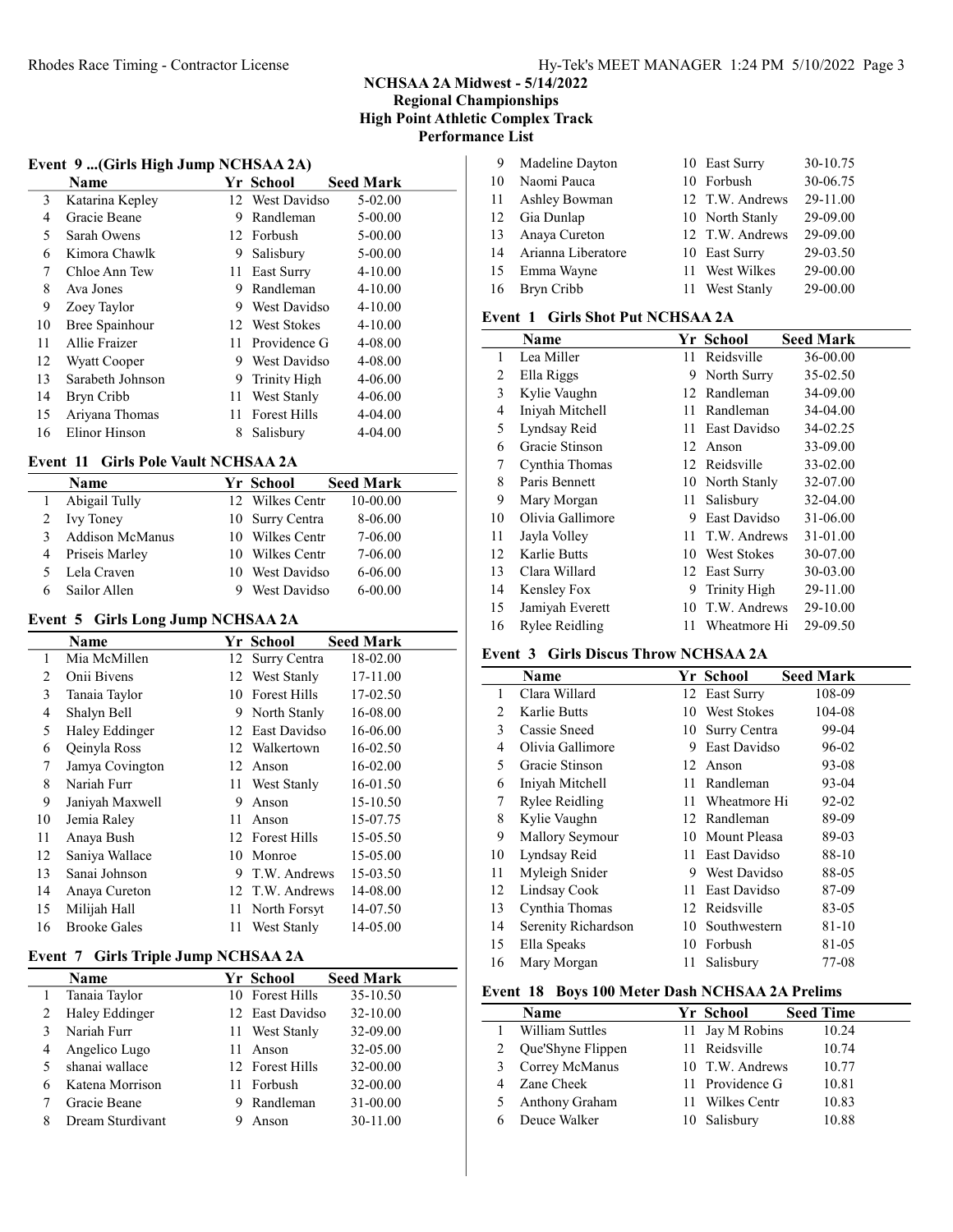# NCHSAA 2A Midwest - 5/14/2022 Regional Championships High Point Athletic Complex Track Performance List

#### Event 18 ...(Boys 100 Meter Dash NCHSAA 2A Prelims)

|    | Name             |    | Yr School       | <b>Seed Time</b> |
|----|------------------|----|-----------------|------------------|
| 7  | Jayden Gibson    |    | 12 Salisbury    | 10.89            |
| 8  | Greg Potter      |    | 11 Walkertown   | 10.92            |
| 9  | Cam Peoples      |    | 12 Reidsville   | 10.94            |
| 10 | Ja'Neil Harris   |    | 9 T.W. Andrews  | 10.96            |
| 11 | Zack Cameron     |    | 12 Randleman    | 11.02            |
| 12 | Dontarion Craig  |    | 12 Monroe       | 11.05            |
| 13 | Adam Cole        |    | 11 Southwestern | 11.08            |
| 14 | Cameron Smith    |    | 11 North Stanly | 11.09            |
| 15 | Sean Thompson    |    | 12 Reidsville   | 11.13            |
| 16 | Zachariah Melton | 10 | Monroe          | 11.17            |

# Event 32 Boys 200 Meter Dash NCHSAA 2A

|    | Name                |     | Yr School           | <b>Seed Time</b> |
|----|---------------------|-----|---------------------|------------------|
| 1  | Carlos Reyes-Martin | 12  | Wilkes Centr        | 22.24            |
| 2  | Greg Potter         | 11. | Walkertown          | 22.41            |
| 3  | Ja'Neil Harris      | 9   | T.W. Andrews        | 22.51            |
| 4  | Marquette Hoskins   |     | 12 T.W. Andrews     | 22.54            |
| 5  | Zakhi Mitchell      | 10  | Walkertown          | 22.56            |
| 6  | Jeremiah King       | 10  | T.W. Andrews        | 22.85            |
| 7  | Sean Young          | 11  | Salisbury           | 22.90            |
| 8  | Cameron Smith       |     | 11 North Stanly     | 23.04            |
| 9  | Jaylyn Smith        | 9   | Salisbury           | 23.04            |
| 10 | Deuce Walker        | 10  | Salisbury           | 23.08            |
| 11 | Zachariah Melton    | 10  | Monroe              | 23.10            |
| 12 | Jacob Patterson     |     | 10 North Forsyt     | 23.15            |
| 13 | Brajon Allen        | 9   | Monroe              | 23.21            |
| 14 | Jerimiah McIntyre   | 11. | Walkertown          | 23.24            |
| 15 | Orlando Burch       | 11. | <b>Forest Hills</b> | 23.26            |
| 16 | Dontarion Craig     |     | 12 Monroe           | 23.29            |

# Event 26 Boys 400 Meter Dash NCHSAA 2A

|    | <b>Name</b>         |    | Yr School           | <b>Seed Time</b> |
|----|---------------------|----|---------------------|------------------|
| 1  | <b>Bryce Davis</b>  | 11 | Monroe              | 49.43            |
| 2  | Que'Shyne Flippen   | 11 | Reidsville          | 50.25            |
| 3  | Zakhi Mitchell      | 10 | Walkertown          | 51.68            |
| 4  | Orlando Burch       | 11 | <b>Forest Hills</b> | 51.85            |
| 5  | Carlos Reyes-Martin |    | 12 Wilkes Centr     | 52.13            |
| 6  | Jamal Rule          | 9  | Salisbury           | 52.14            |
| 7  | Dylan Hodges        | 10 | Trinity High        | 52.74            |
| 8  | Marquette Hoskins   |    | 12 T.W. Andrews     | 53.13            |
| 9  | Chayse Huneycutt    |    | 12 West Stanly      | 53.21            |
| 10 | Namaurion Koontz    |    | 12 West Davidso     | 53.66            |
| 11 | Deandre Jones       | 11 | Jay M Robins        | 54.00            |
| 12 | Mike Jeter          | 10 | Salisbury           | 54.37            |
| 13 | Isaiah Jackson      | 11 | T.W. Andrews        | 54.44            |
| 14 | Jose Castillo       | 10 | Trinity High        | 54.94            |
| 15 | Ahiyason Bullard    | 10 | <b>West Stokes</b>  | 55.04            |
| 16 | Austin Choplin      | 10 | Forbush             | 55.04            |

# Event 30 Boys 800 Meter Run NCHSAA 2A

| <b>Name</b>      | Yr School       | <b>Seed Time</b> |  |
|------------------|-----------------|------------------|--|
| Sean Wilson      | 11 Wilkes Centr | 2:06.00          |  |
| 2 Kaleb Thornton | 10 Wilkes Centr | 2:08.20          |  |

| 3  | Cruz Limon            | 9   | West Wilkes        | 2:09.20 |
|----|-----------------------|-----|--------------------|---------|
| 4  | Elijah Morton         | 11. | West Stanly        | 2:09.93 |
| 5  | Sawyer Helms          |     | 12 Mount Pleasa    | 2:11.00 |
| 6  | Stephen Martin        |     | 10 West Stanly     | 2:11.95 |
| 7  | Jacob Stevens         | 9   | Jay M Robins       | 2:13.16 |
| 8  | Greg Grasso           | 11. | <b>West Stokes</b> | 2:13.55 |
| 9  | Cody Rakes            |     | 12 West Stokes     | 2:14.99 |
| 10 | Kaden Pratt           |     | 11 McMichael       | 2:15.17 |
| 11 | Justin Rakes          |     | 9 West Stokes      | 2:15.50 |
| 12 | Donta Boxley          |     | 12 Walkertown      | 2:15.92 |
| 13 | Caelan Warg           | 11. | West Davidso       | 2:16.10 |
| 14 | <b>Braeden Foster</b> |     | 12 North Wilkes    | 2:17.00 |
| 15 | Killian Burr          | 9   | West Davidso       | 2:17.12 |
| 16 | Gabe Brock            | 9   | Wilkes Centr       | 2:17.50 |

# Event 22 Boys 1600 Meter Run NCHSAA 2A

|    | Name                   |     | Yr School       | <b>Seed Time</b> |
|----|------------------------|-----|-----------------|------------------|
| 1  | James Shue             |     | 12 West Stanly  | 4:34.32          |
| 2  | Carson Wells           | 10  | West Stanly     | 4:42.44          |
| 3  | Nathan Marks           | 11  | West Stanly     | 4:48.41          |
| 4  | Jacob Stevens          | 9   | Jay M Robins    | 4:48.46          |
| 5  | Sean Wilson            | 11  | Wilkes Centr    | 4:55.00          |
| 6  | Kaleb Thornton         | 10  | Wilkes Centr    | 4:58.00          |
| 7  | Zach Hazelwood         | 10  | Wheatmore Hi    | 4:58.10          |
| 8  | Quinn Pyke             | 10  | Wilkes Centr    | 4:59.00          |
| 9  | <b>Trevor Shiffert</b> | 10  | West Stokes     | 5:01.60          |
| 10 | Kaden Pratt            | 11. | McMichael       | 5:04.70          |
| 11 | Jacob Denhardt         |     | 12 Salisbury    | 5:04.77          |
| 12 | Braeden Foster         |     | 12 North Wilkes | 5:09.00          |
| 13 | Sawyer Helms           |     | 12 Mount Pleasa | 5:09.56          |
| 14 | Will Etringer          |     | 12 McMichael    | 5:17.00          |
| 15 | Nicholas McClure       |     | 12 North Stanly | 5:17.00          |
| 16 | Jimmy Smith            |     | 12 Wheatmore Hi | 5:26.67          |

# Event 34 Boys 3200 Meter Run NCHSAA 2A

|    | Name                      |    | Yr School       | <b>Seed Time</b> |  |
|----|---------------------------|----|-----------------|------------------|--|
| 1  | James Shue                |    | 12 West Stanly  | 9:55.69          |  |
| 2  | Ignacio Morales           | 10 | Surry Centra    | 10:04.28         |  |
| 3  | Carson Wells              | 10 | West Stanly     | 10:18.57         |  |
| 4  | <b>Blayne Morton</b>      | 12 | West Stanly     | 10:26.16         |  |
| 5  | Greg Grasso               | 11 | West Stokes     | 10:39.61         |  |
| 6  | Zeb Mathis                | 9  | West Stokes     | 10:52.60         |  |
| 7  | Quinn Pyke                | 10 | Wilkes Centr    | 10:54.00         |  |
| 8  | Cooper Motsinger          |    | 12 East Surry   | 10:55.57         |  |
| 9  | <b>Brangly Mazariegos</b> | 9  | Surry Centra    | 11:00.30         |  |
| 10 | Jacob Stevens             | 9. | Jay M Robins    | 11:07.41         |  |
| 11 | Nicholas McClure          |    | 12 North Stanly | 11:11.29         |  |
| 12 | Zach Hazelwood            | 10 | Wheatmore Hi    | 11:12.10         |  |
| 13 | Caleb Machorro            | 10 | East Davidso    | 11:12.51         |  |
| 14 | Robert Burton             | 11 | Providence G    | 11:48.63         |  |
| 15 | Hayden Mishak             | 11 | Mount Pleasa    | 12:30.00         |  |
| 16 | Dalton Piotrowski         | 9  | McMichael       | 13:18.14         |  |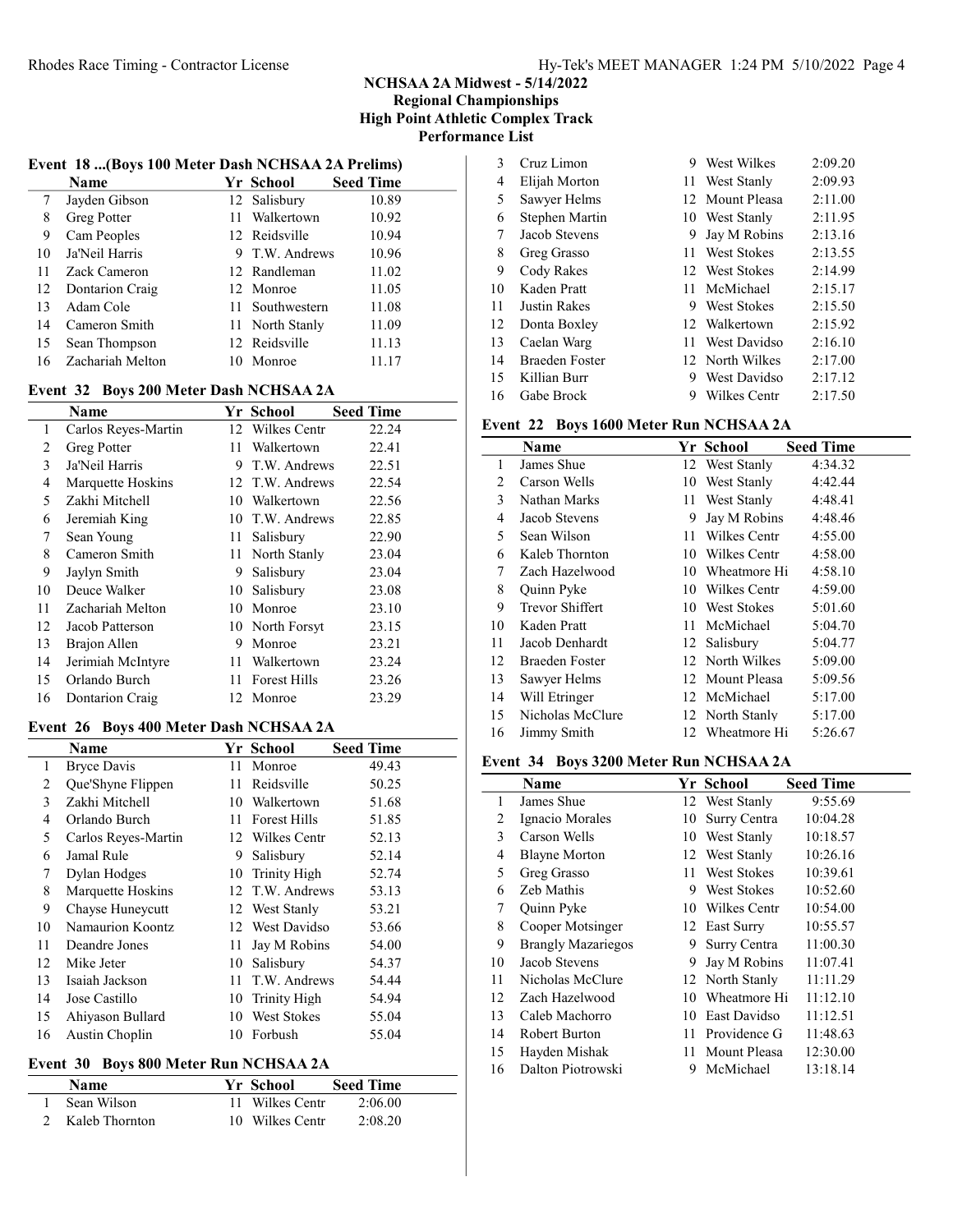# NCHSAA 2A Midwest - 5/14/2022

#### Regional Championships High Point Athletic Complex Track Performance List

## Event 16 Boys 110 Meter Hurdles NCHSAA 2A Prelims

|    | Name                   |    | Yr School       | <b>Seed Time</b> |
|----|------------------------|----|-----------------|------------------|
| 1  | John Shearin           | 11 | T.W. Andrews    | 15.84            |
| 2  | Chris McCorkle         | 11 | Walkertown      | 15.93            |
| 3  | Chris Gentry           | 12 | Randleman       | 16.01            |
| 4  | Michael Connelly       |    | 12 Trinity High | 16.13            |
| 5  | Davis Neel             | 11 | Mount Pleasa    | 16.14            |
| 6  | <b>Benedict Snyder</b> |    | 12 T.W. Andrews | 16.27            |
| 7  | Camden Nahrgang        | 11 | West Stanly     | 16.35            |
| 8  | Jonathan Hill          | 12 | Trinity High    | 16.83            |
| 9  | Jesse Keen             | 12 | Forbush         | 17.04            |
| 10 | Edward Tinsbloom       | 11 | Providence G    | 18.38            |
| 11 | Ben Crawford           | 11 | West Wilkes     | 18.68            |
| 12 | Sam Darnell            | 9  | West Davidso    | 18.84            |
| 13 | Lucas Nebrich          | 10 | West Davidso    | 19.03            |
| 14 | Robert Moulton         | 12 | Salisbury       | 19.14            |
| 15 | Shane Mecimore         | 11 | West Stanly     | 19.14            |
| 16 | Travis Collier         |    | 12 Trinity High | 19.31            |

## Event 28 Boys 300 Meter Hurdles NCHSAA 2A

|                | Name                    |     | Yr School           | <b>Seed Time</b> |
|----------------|-------------------------|-----|---------------------|------------------|
| 1              | John Shearin            | 11  | T.W. Andrews        | 41.95            |
| $\overline{c}$ | Chris Gentry            | 12  | Randleman           | 42.21            |
| 3              | Jonathan Hill           |     | 12 Trinity High     | 43.33            |
| 4              | Chris McCorkle          | 11  | Walkertown          | 43.33            |
| 5              | Davis Neel              | 11  | Mount Pleasa        | 43.59            |
| 6              | Allen Huffman           | 9   | Surry Centra        | 44.26            |
| 7              | Michael Connelly        |     | 12 Trinity High     | 44.44            |
| 8              | Camden Nahrgang         | 11  | West Stanly         | 44.53            |
| 9              | Demorick Blakely        | 10  | <b>West Stokes</b>  | 44.82            |
| 10             | Robert Moulton          | 12  | Salisbury           | 45.02            |
| 11             | Lorenzo Vallejos        | 11  | East Davidso        | 45.34            |
| 12             | Alec Wood               |     | 10 West Stokes      | 45.57            |
| 13             | Jaxon Johnson           | 9   | North Stanly        | 45.67            |
| 14             | <b>Edward Tinsbloom</b> | 11  | Providence G        | 46.14            |
| 15             | Noah McNeil             | 9   | Wilkes Centr        | 46.24            |
| 16             | Sage Kelly              | 12. | <b>Forest Hills</b> | 46.75            |

# Event 24 Boys 4x100 Meter Relay NCHSAA 2A

|    | <b>Team</b>         | Relay | <b>Seed Time</b> |
|----|---------------------|-------|------------------|
| 1  | <b>Wilkes Centr</b> | A     | 43.49            |
| 2  | Monroe              | A     | 43.66            |
| 3  | Anson               | A     | 43.91            |
| 4  | Salisbury           | A     | 44.17            |
| 5  | T.W. Andrews        | А     | 44.18            |
| 6  | <b>Forest Hills</b> | A     | 44.28            |
| 7  | North Forsyt        | А     | 44.41            |
| 8  | Reidsville          | A     | 44.64            |
| 9  | North Stanly        | А     | 44.68            |
| 10 | Jay M Robins        | A     | 44.73            |
| 11 | Walkertown          | А     | 44.76            |
| 12 | Morehead            | A     | 45.76            |
| 13 | East Surry          | A     | 45.94            |
| 14 | Providence G        | А     | 46.42            |

| 15 West Stanly  | 46.77 |
|-----------------|-------|
| 16 Wheatmore Hi | 47.76 |

# Event 20 Boys 4x200 Meter Relay NCHSAA 2A

|    | Team                | Relay | <b>Seed Time</b> |
|----|---------------------|-------|------------------|
| 1  | Monroe              | А     | 1:30.89          |
| 2  | T.W. Andrews        | А     | 1:31.50          |
| 3  | <b>Forest Hills</b> | A     | 1:31.65          |
| 4  | Walkertown          | А     | 1:32.40          |
| 5  | Salisbury           | A     | 1:33.10          |
| 6  | North Forsyt        | А     | 1:33.20          |
| 7  | Jay M Robins        | А     | 1:34.91          |
| 8  | Wilkes Centr        | A     | 1:35.12          |
| 9  | Surry Centra        | A     | 1:38.00          |
| 10 | West Stanly         | A     | 1:38.07          |
| 11 | Trinity High        | A     | 1:38.12          |
| 12 | East Surry          | A     | 1:39.40          |
| 13 | Wheatmore Hi        | A     | 1:43.64          |

## Event 36 Boys 4x400 Meter Relay NCHSAA 2A

|    | <b>Team</b>         | Relay | <b>Seed Time</b> |
|----|---------------------|-------|------------------|
| 1  | Monroe              | А     | 3:31.97          |
| 2  | Salisbury           | A     | 3:35.88          |
| 3  | Walkertown          | A     | 3:38.33          |
| 4  | Wilkes Centr        | A     | 3:39.00          |
| 5  | West Stanly         | A     | 3:40.13          |
| 6  | Forbush             | A     | 3:41.00          |
| 7  | T.W. Andrews        | A     | 3:46.55          |
| 8  | Jay M Robins        | A     | 3:46.74          |
| 9  | <b>West Davidso</b> | A     | 3:49.78          |
| 10 | West Stokes         | A     | 3:51.63          |
| 11 | North Forsyt        | A     | 3:52.55          |
| 12 | <b>Forest Hills</b> | A     | 3:54.90          |
| 13 | West Wilkes         | А     | 3:55.39          |
| 14 | Surry Centra        | A     | 3:55.81          |
| 15 | <b>Trinity High</b> | A     | 4:00.97          |
| 16 | Wheatmore Hi        | А     | 4:10.70          |

#### Event 14 Boys 4x800 Meter Relay NCHSAA 2A

|    | Team               | Relay | <b>Seed Time</b> |
|----|--------------------|-------|------------------|
| 1  | West Stanly        | А     | 8:52.00          |
| 2  | Wilkes Centr       | А     | 8:54.79          |
| 3  | Jay M Robins       | А     | 8:55.51          |
| 4  | Forbush            | А     | 8:57.82          |
| 5  | Surry Centra       | А     | 8:58.97          |
| 6  | West Davidso       | A     | 9:05.79          |
| 7  | East Davidso       | А     | 9:19.55          |
| 8  | Trinity High       | А     | 9:31.10          |
| 9  | <b>West Stokes</b> | А     | 9:35.24          |
| 10 | West Wilkes        | A     | 9:37.00          |
| 11 | Walkertown         | А     | 9:42.30          |
| 12 | Salisbury          | A     | 9:45.00          |
| 13 | Providence G       | А     | 9:51.50          |
| 14 | Wheatmore Hi       | А     | 9:54.50          |